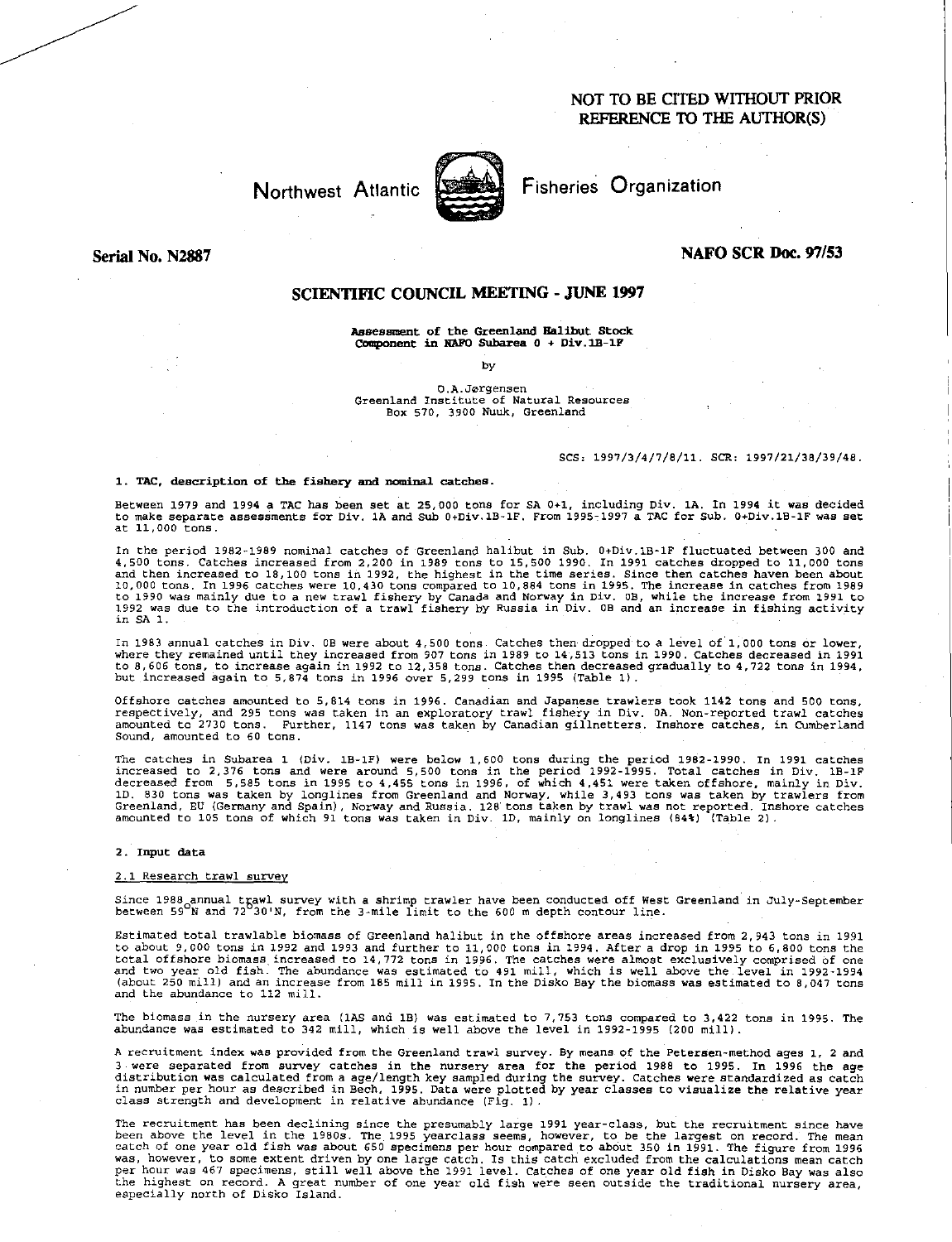A Spawning stock biomass (SSB) index was calculated for the years 1988 to 1995, assuming knife-edge maturity<br>ogive, using catch in numbers in Div. ICD of ages 10 to 18 in the joint Japan/Greenland survey as index for<br>spawn

 $\mathbb{E}[\mathbf{u}_i]$ 

An exploratory trawl fishery for Greenland halibut was conducted in Div. 0A in 30 days in September-October.<br>Fishing took place within the 1,000 m and 1,300 m depth contours. Average catch rate was 0.6 tons and the<br>biomass

A tagging experiment was initiated in Cumberland Sound in May 1997. In total 144 Greenland halibut were tagged. Two tags have already been recovered, one in Cumberland Sound and one in the Davis Strait.

#### 2.3 Commercial fishery data.

From the offshore fishery length frequency samples were obtained from trawlers in OB and 10, from gilnetters in 08 and from a longliner in Div. ID.

Catch weight-at-age was calculated from data sampled from commercial trawlers in OB and 10 and gilnetters in OB. Table 3 and 4 shows catch-at-age and weight-at-age, respectively. The age distributions for trawl, longline and gillnets are given in Fig.3.

Age 7 is the most dominant yearclass in the trawl fishery and in the overall catches, but due to an increase in the longline catches, introduction of offshore gill net fishery in Div. OB, and a tendency towards larger<br>fish in the trawl catches in Div. 1D there has been a shift towards older fish in the catches last two years compared to the previous years.

Standardized catch rate series were calculated by means of division, tonnage, month and year based on available<br>logbook data from the offshore fishery in Subarea 1 (1CD) in 1988-1996 and (EU) German data broken down by mon and Division in 1996.

Catch rates for the Japanese trawler 'Shinkai Maru' were available for the period 1987-1995. No values were obtained from 1993 and 1996, as there was no commercial fishery by this vessel in West Greenland waters these years (Table 5).

Average catch rates were available from the Norwegian trawl fishery in Div. 1CD in the period 1991-1996 and from<br>Div. OB in 1993 and 1995. Data from Russian/Baltic States trawl fishery in Div. OB were available for the per 1991-1995 (Table 5 and 6).

Further, catch rates from one offshore longliner were available from the period 1994-1996.

The standardized catch rate series fluctuated in the period 1988-1992, where the catch rate peaked. Since then<br>catch rates has gradually decreased and is now about 45% lower than in 1992 (Fig. 4, Appendix 1). The available

Catch rates from 'Shinkai Maru' decreased substantially from 1992 to 1994, but increased again in 1995.<br>Norwegian catch rates in SA 1 also decreased from 1991–1993, stabilized between 1993 and 1994, but decreased<br>again in

Catch rates in the Russian trawl fishery in Div. ID was reported to be 4.2-5.0 tons per day in 1996.

The catch rates from the longline fishery in Div. 1CD increased from 116 kg/hr in 1994 to 181 kg/hr in 1995, but decreased again in 1996 to 112 kg/hr.

Norwegian catch rates in SA 0 have increased from 1991 to 1993, while Russian/Baltic catch rates have been stable in the same period.

Standardized catch rates from OB increased from 1990 to 1991, but were reduced with about 30 percent from 1991 to 1993 (Atkinson et al, 1994).

All the CPUE series are more or less incomplete and it is difficult to make any firm conclusions about the development in the catch rates based on them, except that catch rates generally seem to have decreased in the period since 1988. The unstandardized Norwegian catch rate series indicates that the catch rates have stabilized in resent years.

#### 3. Assessment.

#### 3.1 Yield per Recruit Analysis.

The recent level of total mortality was estimated by means of a catch-curve using Norwegian data from the offshore longline fishery in Div. 1D. Z was estimated from a regression on age 15-21 and was found to be 0.38. Assu

De 0.32 and 0.22, respectively (Fig. 6). The estimation of z was based on about 1200 fish only. The clear change<br>in estimated F between 1995 and 1996 also implies that the outcome of the analysis is uncertain. STACFIS<br>cons

### 4. Prognosis

Since catches peaked with 18.000 tons in 1992 they have been stable at around 11.000 tons. The age composition<br>in the catches seems stable. The recruitment has declined compared to the presumably good 1991 yearclass, but<br>i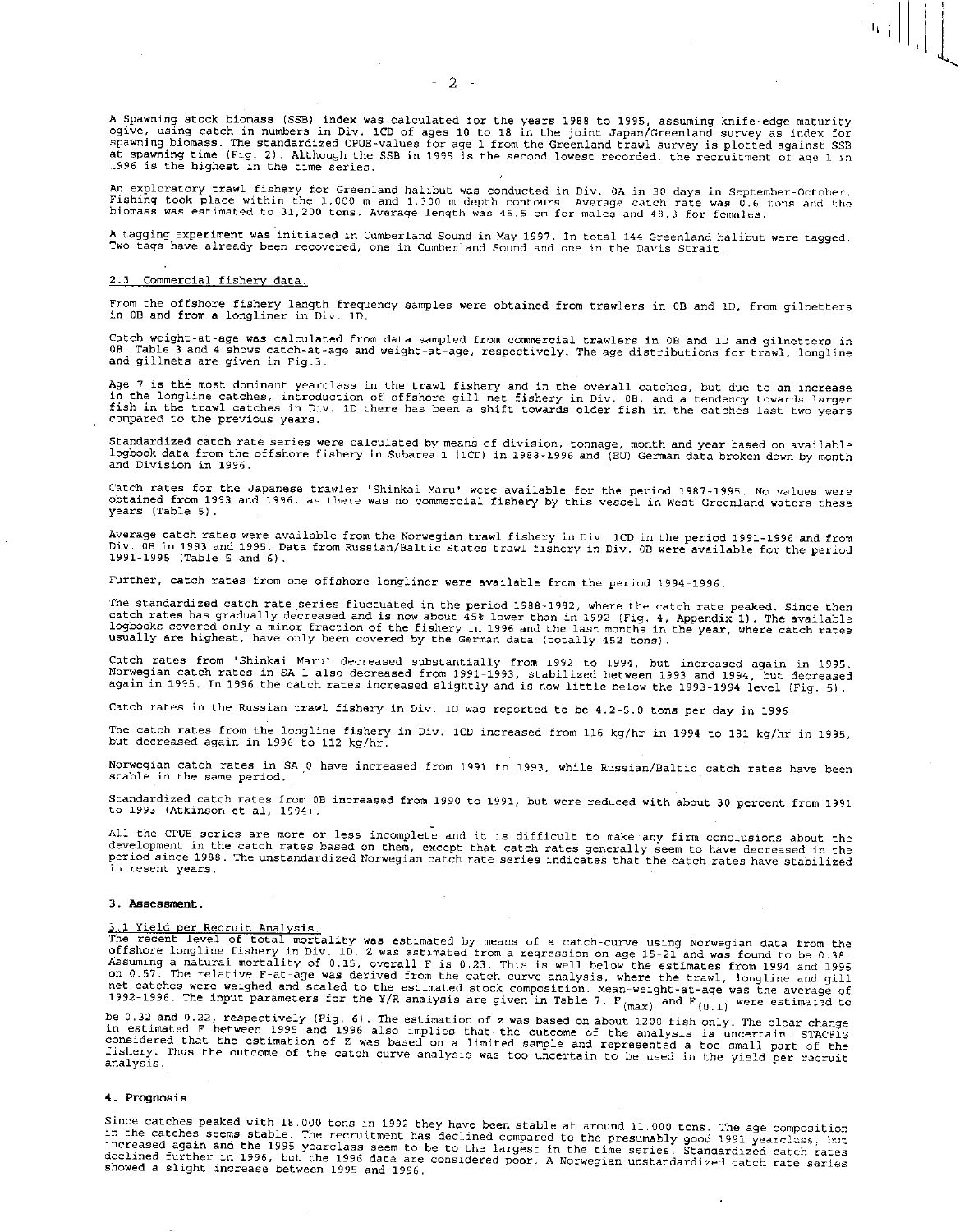5. Biological reference points.

During the brief discussion on biological reference points to be used in the future in connection to the<br>"precautionary approach" adopted during the meeting, yield per recruit analysis, biomass indices and CPUE series<br>were

### 6. References

Atkinson, D.B., W.R. Bowering and W. Brodie. 1994. Analysis of Data Collected by Observers During the Greenland Otter Trawl Fisheries in Subarea 0 During 1988-1993. NAFO SCR Doc. 94/47.

Bech, G. 1995. Recruitment of Greenland halibut at West Greenland. NAFO SCR Doc. 95/19.

Engelstoft, J.J. and 0. Jorgensen. 1997. Biomass and Abundance of dermersal fish stocks off West Greenland estimated from the Greenland trawl survey, 1988-1996.NAFO SCR Doc. 97/39.

Jorgensen O. 1997. Results of the joint Japan/Greenland bottom trawl surveys at West Greenland during 1987- 95. Greenland halibut (Reinhardtius hippoglossides, Walbaum). NAFO SCR Doc. 97/21.

Mathias, J.A. and M. Treble. 1997. An exploratory fishery for Greenland halibut (Reinhardtius hippoglossoides) in Division OA with otter trawl in 1996; Analysis of data collected by observers. NAFO SCR Doc. 97/38.

Stephenson, T.D., M.A. Treble, J.A. Mathias and D.G. Pike. 1997. Experimental tagging of Greenland halibut (Reinhardtius hippoglossoides) in Cumberland Sound, Baffin Island, during the winter fishery, May 1997. NAFO SCR Doc. 97/48.

|              |     |                          |                          |       |      | Year                 |                 |                     |                     |                          |
|--------------|-----|--------------------------|--------------------------|-------|------|----------------------|-----------------|---------------------|---------------------|--------------------------|
| Country      | 87  | 88                       | 89                       | 90    | 91   | 92                   | 93 <sup>a</sup> | $94^{\overline{a}}$ | 95 <sup>a</sup>     | $^{\circ}$ 96 $^{\circ}$ |
| CAN          |     | $\overline{\mathbf{2}}$  | $\overline{\phantom{a}}$ | 589   | 256  | 2194                 | 883             |                     | 1366                | $2349^f$                 |
| <b>EST</b>   |     |                          |                          |       |      |                      | 631             |                     |                     |                          |
| FRO          | 388 | 963.                     | 596                      | 2252  | 2401 | 463<br>$\sim$ $\sim$ |                 |                     |                     |                          |
| JAP          |     |                          |                          | 113   | 232  | 337                  | 252             | 600                 | 1031                | 500                      |
| LAV          |     | $\overline{\phantom{0}}$ |                          |       |      |                      | 83              |                     |                     |                          |
| $_{\rm NOR}$ |     | $\blacksquare$           | 282                      | 10031 | 3959 | $\sim$               | 373             |                     |                     |                          |
| RUS.         |     | 59                       | 29                       | 1528  | 1758 | 9364                 | $4229^b$        | 3674                | 261                 |                          |
| TOTAL        | 388 | 1024                     | 907                      | 14513 | 8606 | 12358                | $7060^\circ$    | 4274                | $5299$ <sup>d</sup> | $5874^{\text{e}}$        |

<u>Fable 1.</u> Greenland halibut landings (metric tons) by year and country for Subarea 0 from 1987 to 1996.

 $\overset{a}{b}$  Provisional data.

 $\begin{array}{l} \texttt{c} \\ \texttt{c} \\ \texttt{d} \end{array}$  The russian catch is reported as area unknown, but has peviously been reported from 0B

Including 609 tons non-reported.

Including 2641 tons non-reported. e

Including 3025 tons non-reported, but excluding 295 tons from an exploratory fishery in OA.,  $\tilde{\mathtt{r}}$ 

Including 60 tons from Cumberland Sound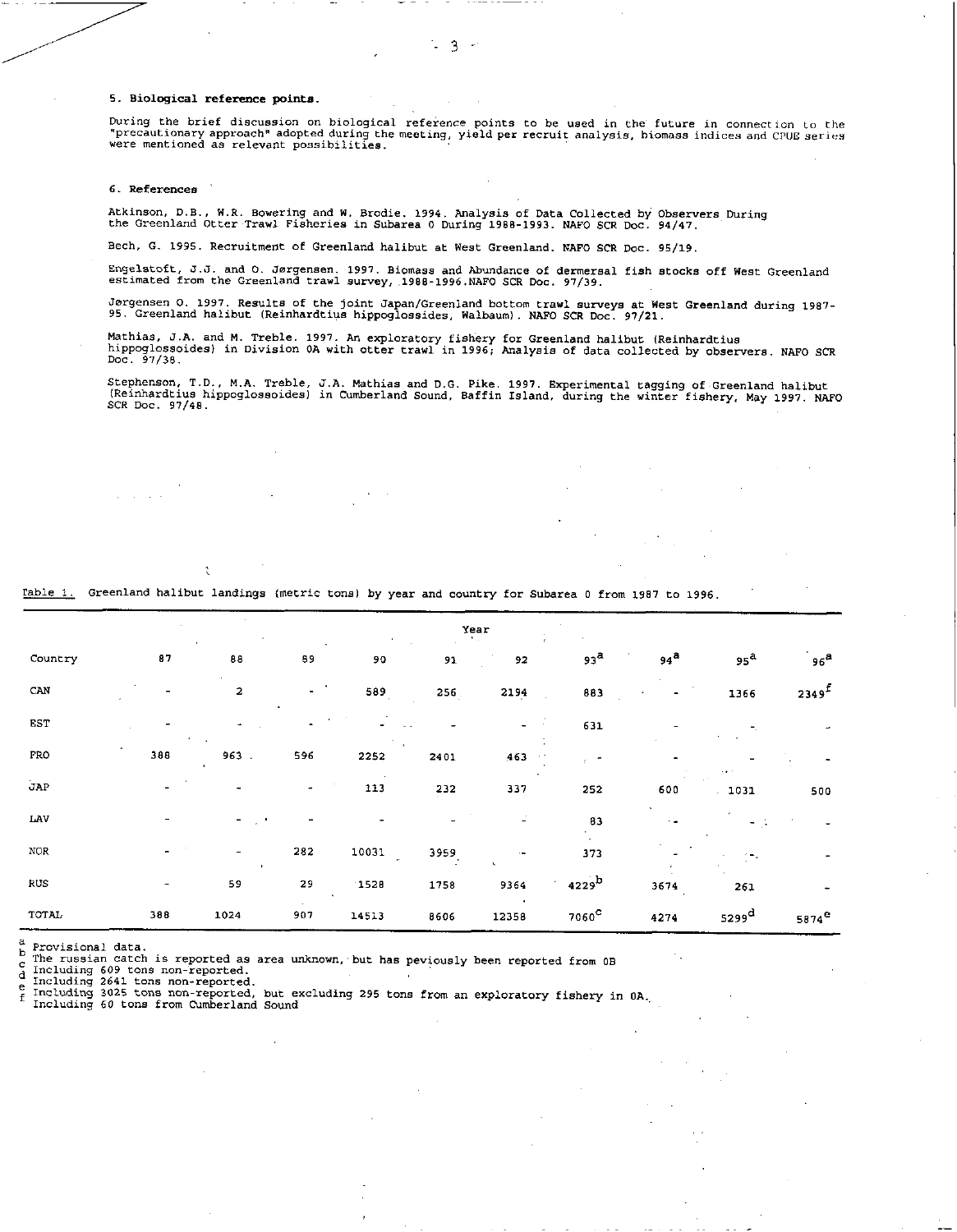| Table 2. Greenland halibut landings (metric tons) by year and country for Subarea 1 from 1987 to 1996. |  |  |  |  |
|--------------------------------------------------------------------------------------------------------|--|--|--|--|
|--------------------------------------------------------------------------------------------------------|--|--|--|--|

|              |      |                    |                          |                     |                | Year   |                   |                          |                      |                    |
|--------------|------|--------------------|--------------------------|---------------------|----------------|--------|-------------------|--------------------------|----------------------|--------------------|
| Country      | 87   | 88                 | 89                       | 90                  | 91             | 92     | 93 <sup>a</sup>   | $94^a$                   | 95 <sup>8</sup>      | 96 <sup>a</sup>    |
| <b>GRL</b>   | 8385 | 7003               | 7492                     | 8352                | 10209          | 12164. | N.<br>13417       | 14952                    | 18385                | 19153              |
| $_{\rm FRO}$ |      |                    | $\frac{1}{2}$            | 54                  | 123            | 151    |                   |                          |                      |                    |
| JPN          | 907  | 1581               | 1300                     | $\sim$ .<br>988     | $\sim$<br>677  | 2902   | 1198              | $\mathbf{a}$ .<br>820    | 337                  |                    |
| $_{\rm NOR}$ |      |                    |                          | $\bar{\phantom{a}}$ | 611            | 2432   | 2305              | 3166                     | 2377                 | 1856               |
| <b>RUS</b>   |      |                    |                          |                     |                |        | 5                 | $\overline{\phantom{a}}$ | 269                  | 229                |
| EU           |      |                    | $\overline{\phantom{a}}$ |                     | $\blacksquare$ |        | .46               | 266                      | 528                  | 457                |
| 1A           | 8385 | $\epsilon$<br>7003 | 7492                     | 8352                | 9244           | 11937  | 13204             | 14067                    | 16978                | 17267              |
| $1B-F$       | 907  | 1581               | 1300                     | 1042                | 2376           | 5712   | 3897 <sup>b</sup> | $5917^{\circ}$           | 5585 <sup>d</sup>    | $4556^e$           |
| <b>TOTAL</b> | 9292 | 8584               | 8792                     | 9394                | 11620          | 17649  | $17101^b$         | $19984^\mathsf{C}$       | $22563$ <sup>d</sup> | 21553 <sup>e</sup> |

n Provisional data.<br>
c Including 130 tons<br>
d Including 780 tons<br>
e Including 667 tons<br>
e Including 128 tons non-reported. non-reported. non-reported. non-reported.

| Table 3.       |                | Catch numbers at age |                |              |                |               |                |                  |       |       |
|----------------|----------------|----------------------|----------------|--------------|----------------|---------------|----------------|------------------|-------|-------|
| <b>YEAR</b>    | 1987           | 1988                 | 1989           | 1990         | 1991           | 1992          | 1993           | 1994             | 1995  | 1996  |
| <b>AGE</b>     |                |                      |                |              |                |               |                |                  |       |       |
| 5              | $\mathbf{2}$   |                      |                | 121          | 22             | 50            | 235            | 388              | 101   | 165   |
| 6              | 31             | 29                   | 36             | 895          | 322            | 678           | 615            | 1252             | 491   | 606   |
| 7              | 182            | 190                  | 244            | 3192         | 1775           | 2967          | 2243           | 2630             | 2035  | 2195  |
| 8              | 296            | 354                  | 408            | 2884         | 2734           | 4315          | 2141           | 1734             | 1217  | 1853  |
| 9              | 193            | 245                  | 212            | 1602         | 1453           | 2603          | 951            | 862              | 761   | 790   |
| 10             | 77             | 115                  | 75             | 769          | 549            | 950           | 541            | 280              | 378   | 372   |
| 11             | 40             | 80                   | 47             | 419          | 226            | 397           | 210            | 177              | 333   | 189   |
| 12             | 18             | 61                   | 48             | 406          | 147            | 234           | 123            | $138 -$          | 290   | 146   |
| 13             | 10             | 58                   | 44             | 243          | 110            | 154           | 67             | 110              | 161   | 72    |
| 14             | 9              | 46                   | 42             | 143          | 59             | 83            | 57             | 48               | 112   | 62    |
| 15             | 6              | 35                   | 26.            | 34           | 39             | 46            | 35             | 49               | 124   | 42    |
| 16             | 3              | 15                   | 12             | 3            | 7              | 23            | 27             | 29               | 54    | 37    |
| 17             | 4              | $\overline{4}$       | $\overline{2}$ |              | $\overline{c}$ | $\mathbf{2}$  | 4              | $\boldsymbol{9}$ | 27    | 14    |
| +gp            | 2 <sup>1</sup> |                      | 0              | $\mathbf{0}$ | 0              | $\alpha$<br>Ö | $\overline{2}$ | 6                | 13    | 22    |
| <b>TOT NUM</b> | 873            | 1234                 | 1197           | 10712        | 7445           | 12502         | 7251           | 7712             | 6097  | 6564  |
| <b>TONS</b>    | 1295           | 2605                 | 2207           | 15555        | 10982          | 18070         | 10957          | 10191            | 10884 | 10430 |

 $\mathcal{A}$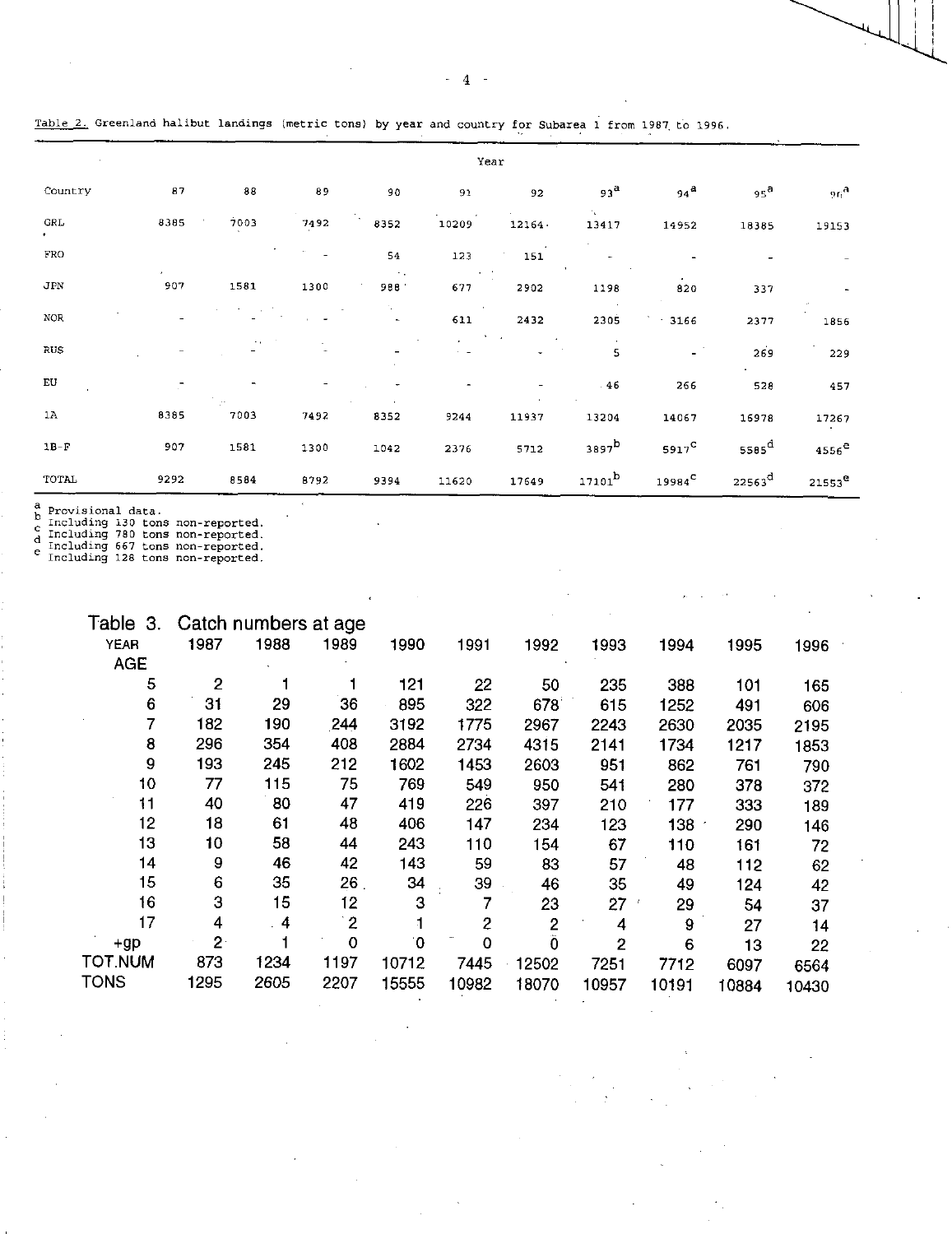| .1987  | 1988   | 1989         | 1990   | 1991                      | 1992   | 1993  | 1994   | 1995   | 1996  |
|--------|--------|--------------|--------|---------------------------|--------|-------|--------|--------|-------|
|        |        |              |        |                           |        |       |        |        |       |
| 0,289  | 0,29   | 0,29         | 0,38   | 0,338                     | 0,326  | 0,59  | 0,431  | 0,471  | 0,516 |
| 0,508  | 0,51   | 0,51         | 0,56   | 0,538                     | 0,557  | 0.73  | 0,636  | 0,644  | 0,676 |
| 0,739  | 0,74   | 0,74         | 0,81   | 0,795                     | 0,802  | 0,97  | 0,944  | 0,931  | 0,938 |
| 1.078  | 1,08   | 1,08         | 1.1    | 1,124                     | 1,131  | 1.27  | 1,288  | 1,329  | 1,371 |
| 1,41   | 1,42   | 1,42         | 1,52   | 1,577                     | 1,592  | 1,81  | 1,737  | 1,813  | 1,895 |
| 1,965  | 2,05   | $\mathbf{2}$ | 2,11   | 2,275                     | 2,278  | 2,44  | 2,142  | 2,4    | 2,472 |
| 2,582  | 2,8    | 2,68         | 2,94   | 3,225                     | 3,019  | 3,25  | 2,695  | 2,921  | 3,175 |
| 3,522  | 3,88   | 3,73         | 3,91   | 4,238                     | 4,023  | 4,1   | 3,42   | 3,643  | 4,035 |
| 4,643  | 5,01   | .4,87        | 4,96   | 5,504                     | 5,329  | 5.24  | 4,389  | 4,468  | 5,056 |
| 5,789  | 6,16   | 6,2          | 6,27   | 6,813                     | 6,753  | 6,15  | 5,572  | 5,662  | 5,946 |
| 6,605  | 7,44   | 7,64         | 7,88   | 8,348                     | 7,781  | 7,4   | 6,572  | 6,653  | 7,302 |
| 7.987  | 8,88   | 9,42         | 7,99   | 10,077                    | 8,568  | 8,1   | 7,723  | 7,739  | 8,634 |
| 9,557  | 9,86   | 10,58        | 9,56   | 9,557                     | 11,951 | 9,24  | 9,089  | 10.276 | 9,167 |
| 11,334 | 11,334 | 11,33        | 11,347 | 11,334                    | 11,951 | 10.25 | 11,815 | 11     | 11,1  |
|        |        |              |        | Catch weights at age (kg) |        |       |        |        |       |

Table 5. CPUE in Div. 1C+D by the Japanese trawler Shinkai Maru in the period 1987-1995.

| Year | min.   | Catch (tons) | CPUE tons/hour         |
|------|--------|--------------|------------------------|
| 1987 | 39 285 | 877          | 1.34                   |
| 1988 | 76 473 | 1,567        | 1.23                   |
| 1989 | 61.845 | 1,298        | 1.30                   |
| 1990 | 52.020 | 963          | 1.11                   |
| 1991 | 42,210 | 657          | 0.93<br>$\mathbf{v}_i$ |
| 1992 | 50.220 | 991          | 1.18                   |
| 1993 |        | -            |                        |
| 1994 | 18.956 | 242          | 0.77                   |
| 1995 | 19,345 | 315          | 0.98                   |

Table i. CPUE in Divs. 1C+1D by Norwegian factory trawlers 1991-1996.

| DIVISION                                |           | 1991   | 1992    | 1993    | 1994    | 1995             | 1996    |
|-----------------------------------------|-----------|--------|---------|---------|---------|------------------|---------|
| 1 <sup>C</sup><br>Norwegian<br>trawlers | min       | 12,279 | 19,702  | 20,222  | 1,077   | 43,8376          |         |
|                                         | catch (t) | 176    | 243     | 182     | 7.      | 234              |         |
|                                         | CPUE      | 0.86   | 0.74    | 0.54    | 0.39    | 0.32             |         |
| 1D<br>Norwegian<br>trawlers             | min       | 42,495 | 207.802 | 238,500 | 321,457 | 286,468          | 194,204 |
|                                         | catch (t) | 687    | 2,459   | 2,226   | 3,161   | $\sim$<br>2,2244 | 1,586   |
|                                         | CPUE      | 0.97   | 0.71    | 0.56    | 0.59    | 0.47             | 0.49    |

 $-5.7$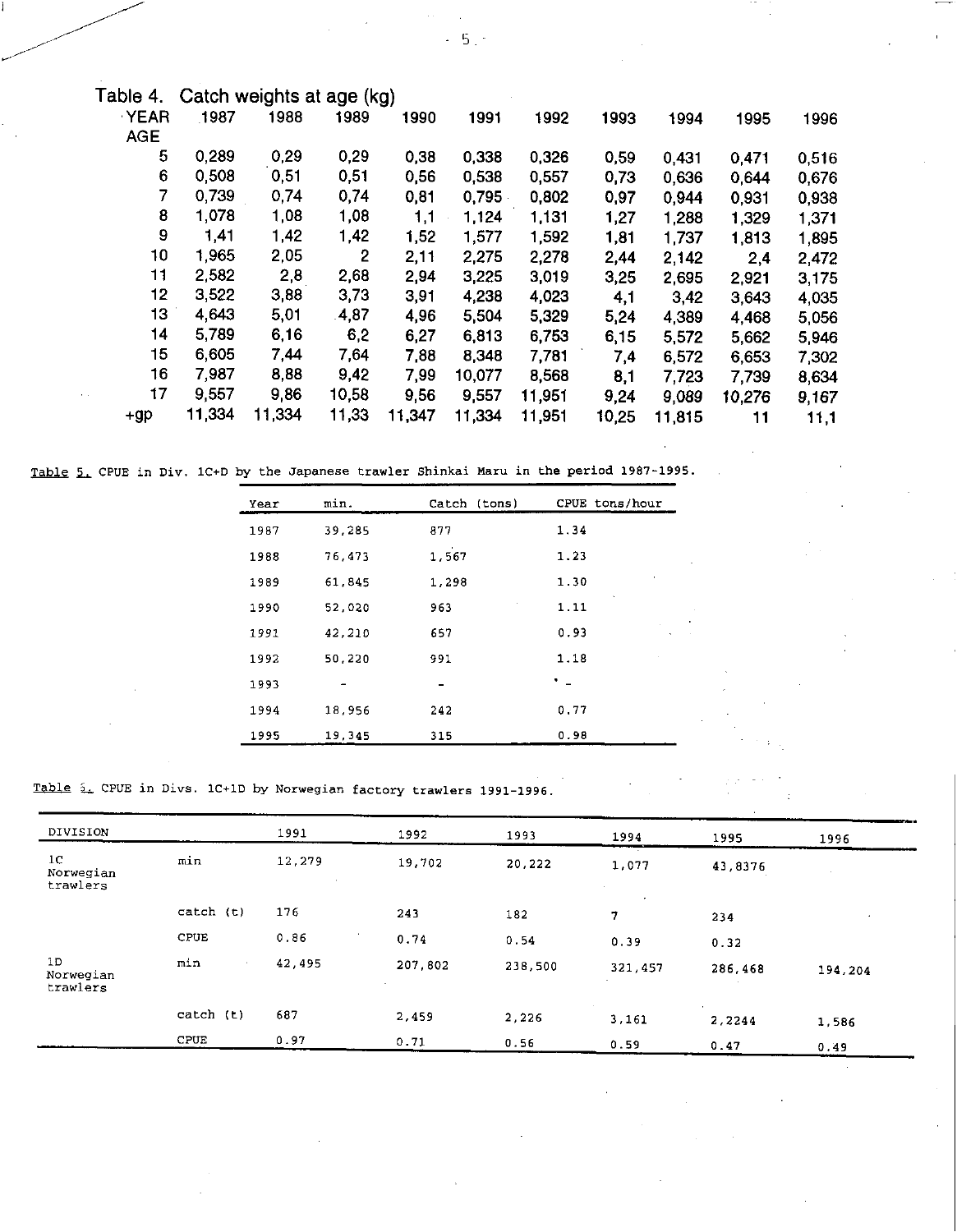|                                         | $\cdot$     |             |                      |         |           |                          |
|-----------------------------------------|-------------|-------------|----------------------|---------|-----------|--------------------------|
| DIVISION                                |             | 1990        | 1991                 | 1992    | 1993      | ٠                        |
| 0B<br>Norwegian<br>trawlers             | min.        | $\sim$<br>٠ | 236,259              | $\cdot$ | 24,191    | ٠                        |
|                                         | catch (t)   |             | 3,032                |         | Λ.<br>379 | $\mathbf{v}$ .<br>$\sim$ |
|                                         | <b>CPUE</b> |             | 0.77                 |         | 0.94      |                          |
| 0B<br>Russian and<br>Baltic<br>trawlers | min         | 255,660     | 241,980<br>$\sim 10$ | 964,680 | 615,600   |                          |
|                                         | catch (t)   | 1,332       | 1,438                | 5,731   | 3.361     |                          |
|                                         | CPUE        | 0.31        | 0.36                 | 0.36    | 0.33      |                          |
|                                         |             |             |                      |         |           |                          |

Table 7. CPUE in Divs. OB and by Norwegian factory trawlers and by Russian/Baltic States trawlers in .<br>1990–1993.

 $\overline{)}$ 

Table 8. Input parameters for Yield per Recruit analysis. Mean weight is mean of 1992-1996.

 $\hat{\mathcal{A}}$ 

| Age    | Mean weight   | Relative S<br>×.      | Natural<br>Mort. |
|--------|---------------|-----------------------|------------------|
| 5      | 0.446         | 0.48<br>$\mathcal{L}$ | 0.15             |
| 6      | 0.648<br>÷    | 0.70                  | 0.15             |
| 7      | 0.916         | 1.0                   | .0.15            |
| 8      | 1.277         | 1.0                   | 0.15             |
| 9      | 1.796         | 0.87                  | 0.15             |
| 10     | 2.345         | 0.74                  | 0.15             |
| 11     | 3.012         | 0.81                  | 0.15             |
| 12     | 3.844         | 0.55                  | 0.15             |
| 13     | 4.897         | 0.42                  | 0.15             |
| 14     | 6.017         | 0.39                  | 0.15             |
| 15     | 7.140         | 0.32                  | 0.15             |
| 16     | 8.159         | 0.27                  | 0.15             |
| $17 -$ | 9.944         | 0.13                  | 0.15             |
| $18+$  | <u>11.223</u> | 0.06                  | 0.15             |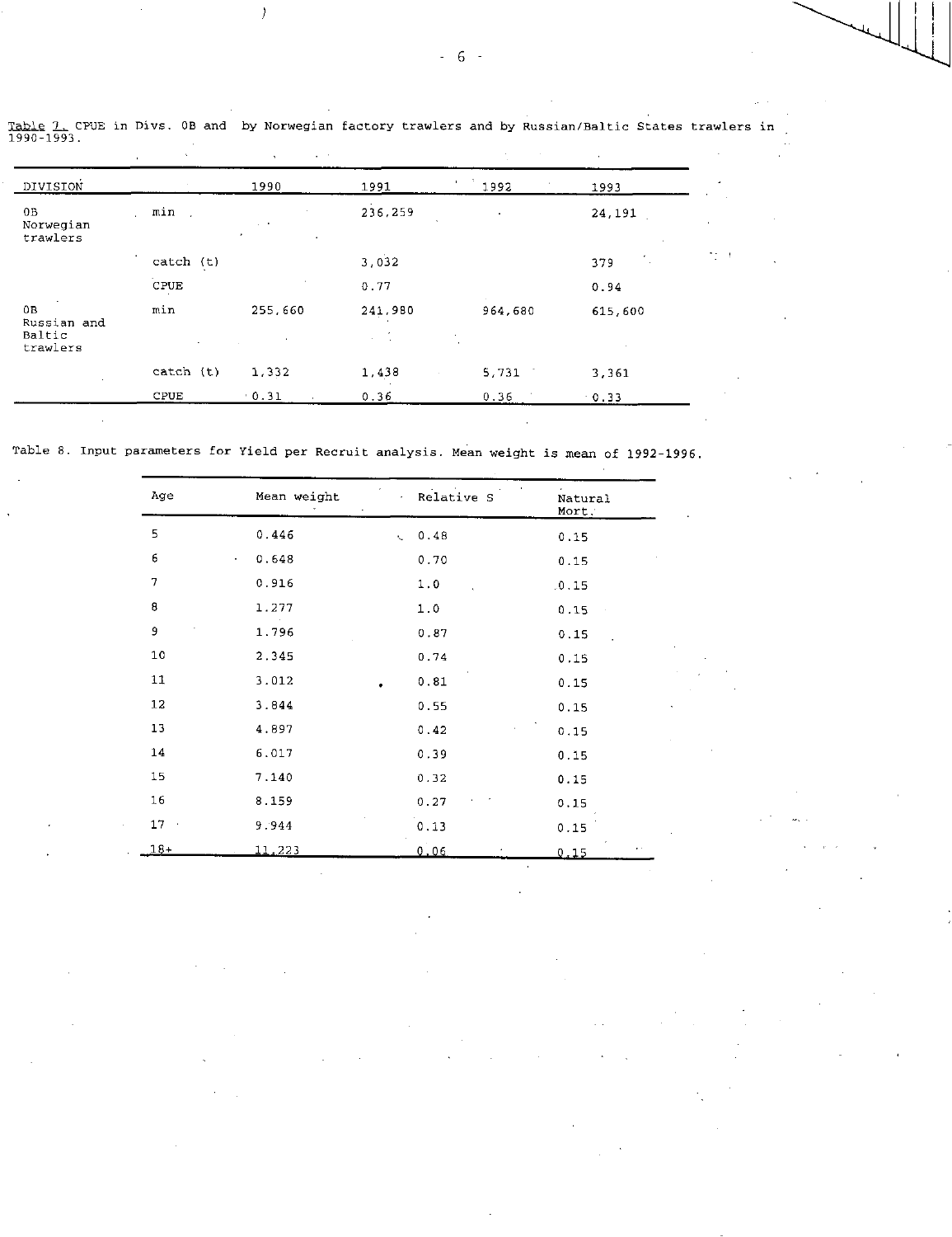## Offshore Recruitment



Fig. 1. Yearclass strength of Greenland halibut of ages 1-3 in number per hour trawled in the offshore nursery area.



Spawning Stock/Recruitment Plot

Fig.2. Spawning stock (ages 10-18 in Div.1CD from the joint Japan/Greenland survey) plotted vs number of fish age 1 per hour trawling the following year from the Greenland trawl survey.

#### $-7$  $\sim$

•

•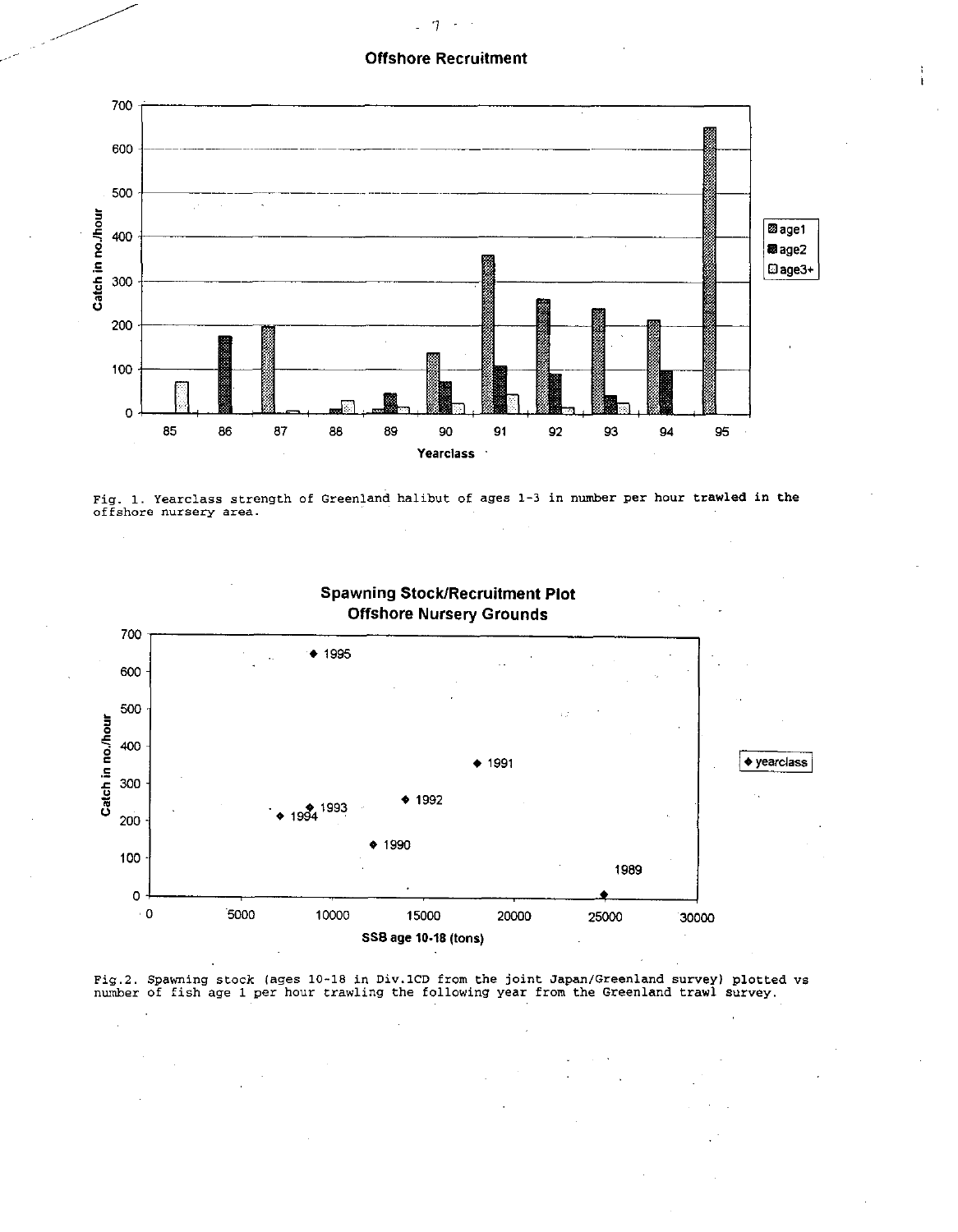**Catch at age, Trawl** 











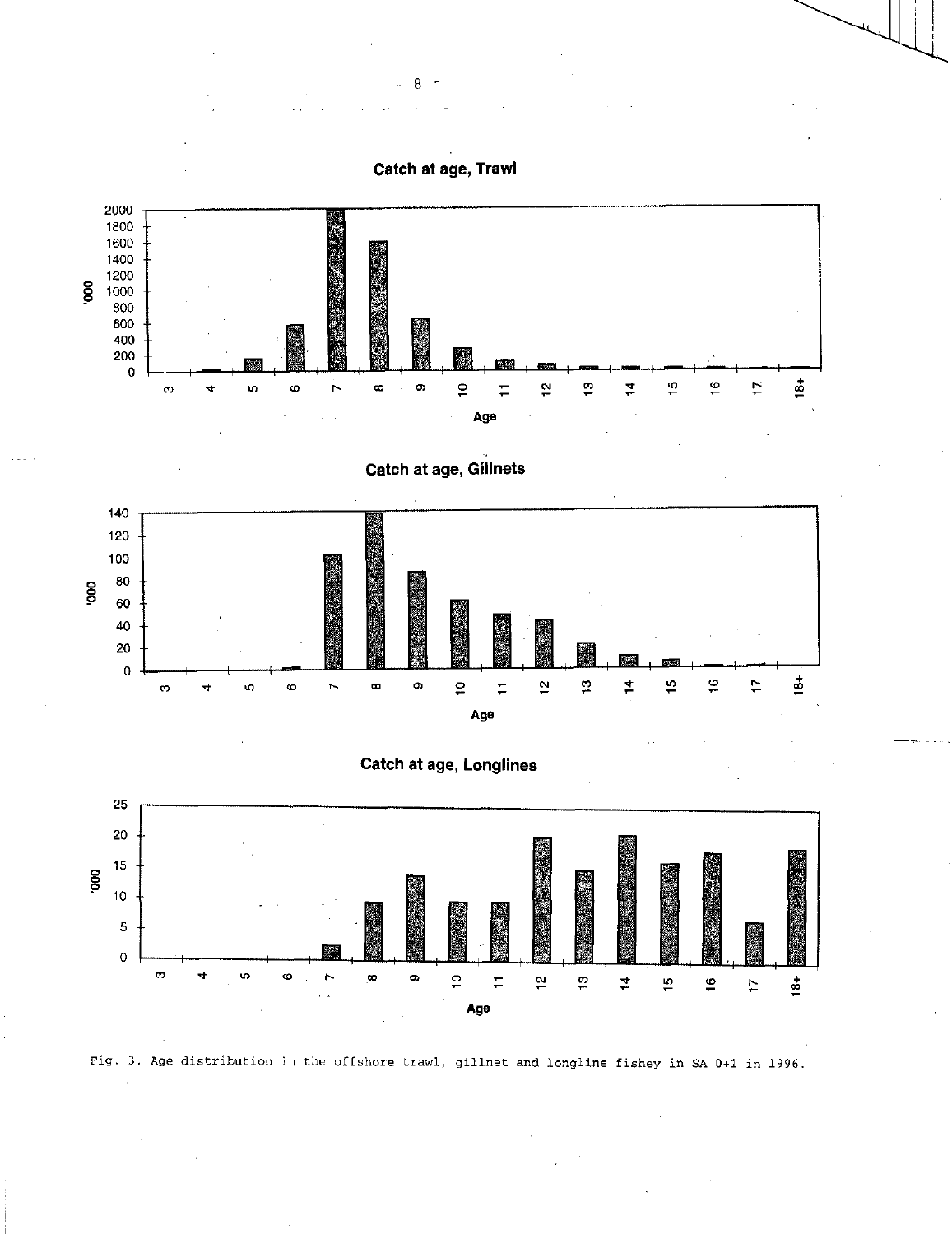

Fig. 4. Standardized CPUE Series from Div. 1CD.



NOR: Norweigian trawlers and JAP:One large Japanese Trawler (Shinkai Maru).

Fig. 5. Unstandardized CPUE Series from SA 0 and SA 1. B/R: Baltic State and Russian trawlers,

1CD JAP<br>1CD NOR

1,2.  $1 +$  F(1996)=0.23  $F(max)=0.32$  $0,8$ 0,6 F(0.1)=0.22  $0.4$  $0,2$ o I )--1 I • I 0 0,1 0,2 0,3 0,4 0,5 0,6 0,7 0,8 0,9 1

Fig. 6. Yield pr Recruit analysis for SA 0+1 for 1995.

- 9